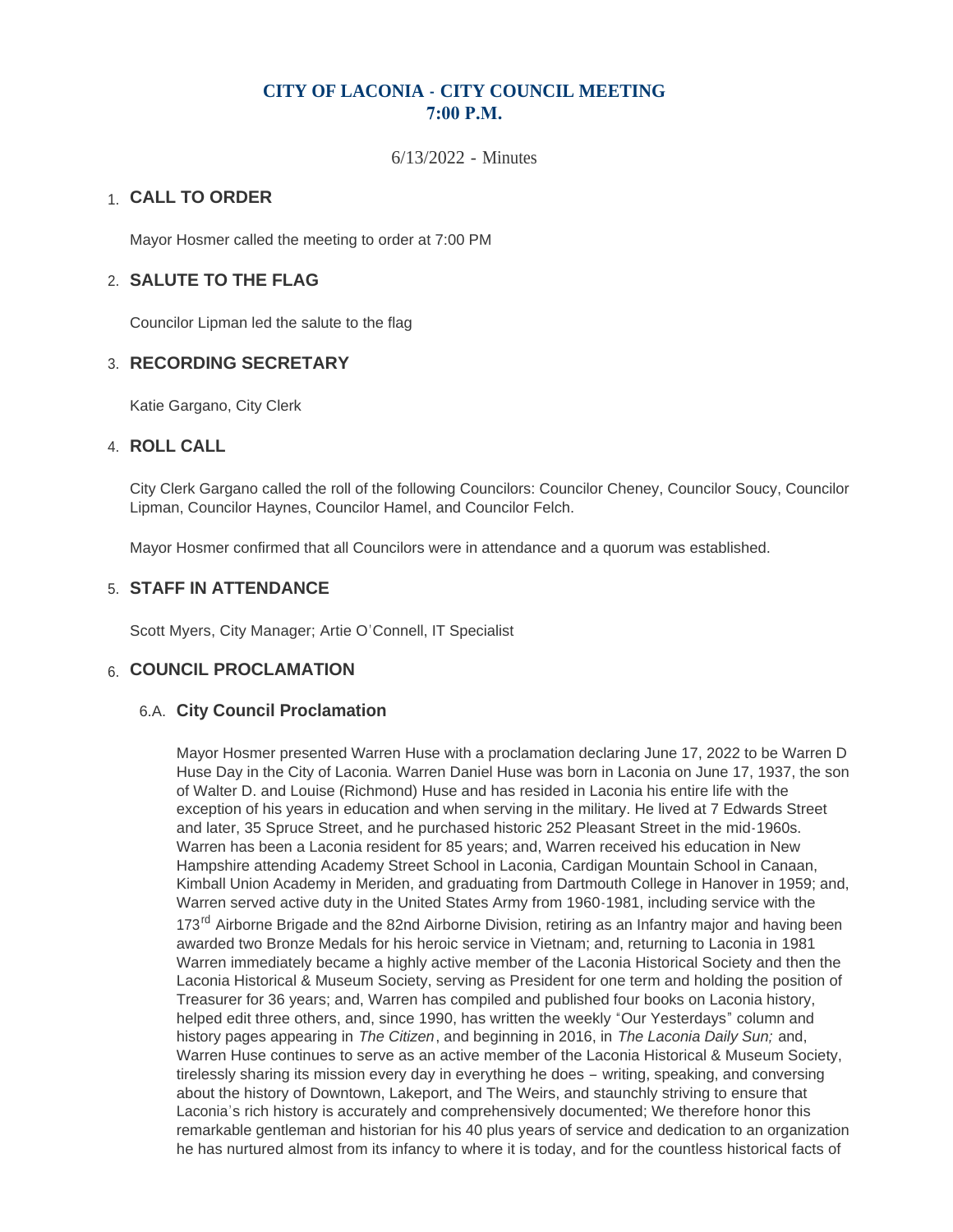Laconia he has researched, recorded, and shared with the Lakes Region and beyond. The City of Laconia is honored to bestow Warren in recognition of his dedication and commitment to our community. On behalf of all residents of the City of Laconia, we thank you, Warren!

## **ACCEPTANCE OF MINUTES FROM PREVIOUS MEETINGS** 7.

#### **City Council regular meeting minutes of May 23, 2022** 7.A.

Minutes of the regular City Council meeting of May 23, 2022 were distributed to the City Council on May 27, 2022.

With no corrections or changes submitted to the Clerk, the minutes will be accepted as distributed.

#### **City Council budget meeting minutes of May 16, 2022** 7.B.

Minutes of the City Council Budget meeting of May 16, 2022 were distributed to the City Council on May 27, 2022.

With no corrections or changes submitted to the Clerk, the minutes will be accepted as distributed.

#### **City Council budget meeting minutes of May 23, 2022** 7.C.

Minutes of the City Council Budget meeting of May 23, 2022 were distributed to the City Council on May 27, 2022.

With no corrections or changes submitted to the Clerk, the minutes will be accepted as distributed.

#### **CONSENT & ACTION ITEMS** 8.

## **CITIZEN COMMENTS FOR MATTERS NOT ON THE AGENDA** 9.

Mr. Mailloux who is from 425 Lakeside Ave, and owns Akwa Marina at 95 Centenary Ave. He expressed his concern about the speed limit on Centenary Ave and would like to have it lowered to 15 MPH. He passed around photos to the Council. He'd also like to see something done about the T-intersection at Centenary/ Scenic/ Lakeside Ave. He is concerned about children that are playing in the area and fears for their lives when traffic is flying through at 50 MPH. He has notified the Police Department.

Mayor Hosmer asked how much the speed limit is now?

Mr. Mailloux said he's not sure but he believes it is 25 mph.

Mayor Hosmer asked about if anyone from the City is enforcing it?

Mr. Mailloux said No, the local police have been out there, and they said he needs to get the speed limit lowered, the police don't have any jurisdiction in lowering the speed limit, but the City Council does and that is why he is here tonight. He has offered his parking lot to the police if they'd like to park and watch for speeders, but they haven't taken him up on his offer yet.

Councilor Cheney said that he spoke to the City Manager last week about what authority the Council has in setting a speed limit for a road and they are looking into that. He also stated that the Police Department is doing a study of that area, they have a radar machine and are conducting a traffic count. He will be meeting with the Police Chief next week about this issue.

Mayor Hosmer thanked Mr. Mailloux for bringing this issue to the Council.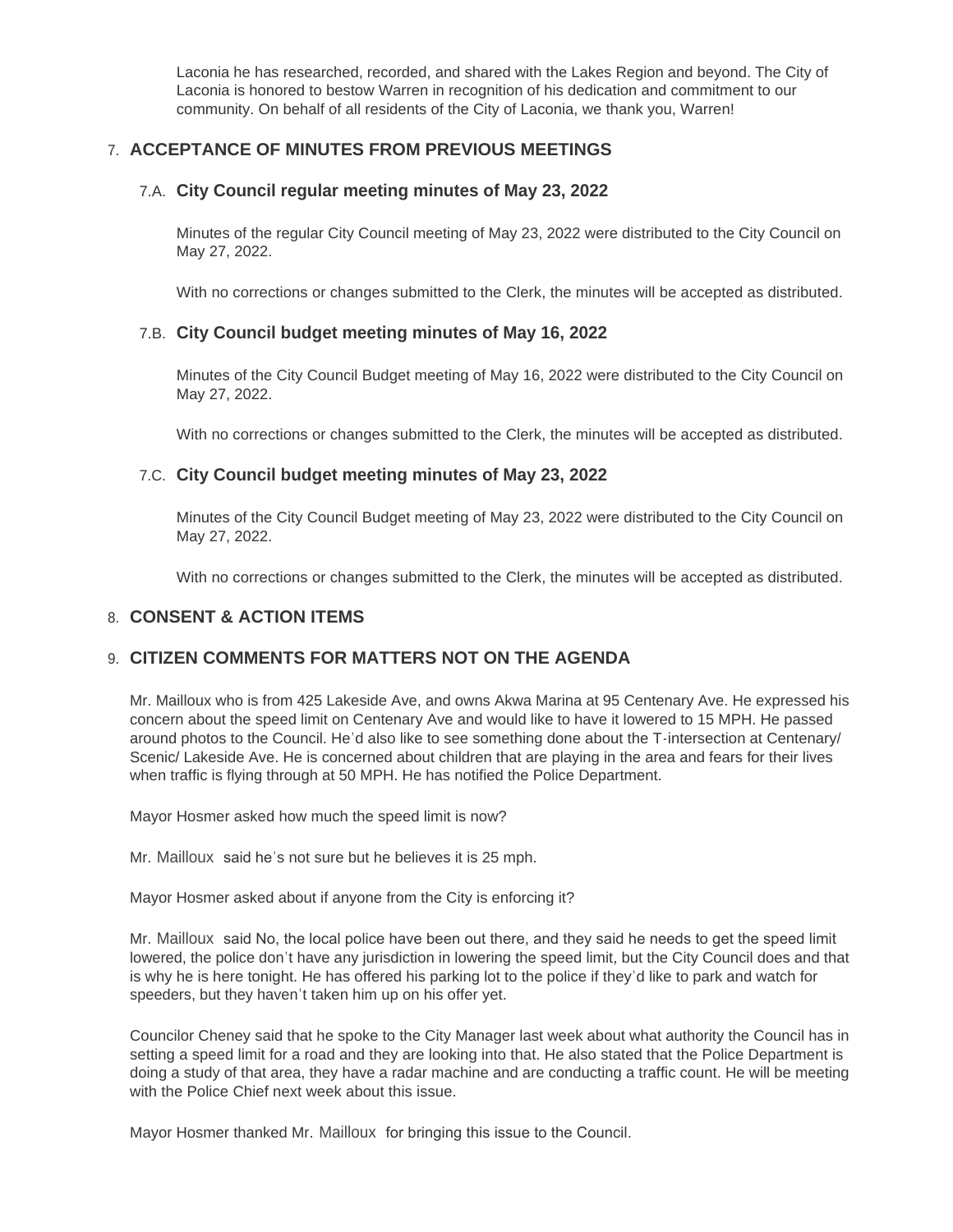#### **INTERVIEWS** 10.

## 11. NOMINATIONS, APPOINTMENTS & ELECTIONS

## **COMMUNICATIONS** 12.

#### **PUBLIC HEARINGS** 13.

## **Public hearing - Petition to layout a Class V Highway - Cottonwood Avenue cul de**  13.A. **sac**

Notice of this public hearing was made available in the May 12, 2022 edition of the Laconia Daily Sun, and posted at Laconia City Hall, offices of SAU #30, Laconia Community Center and the Laconia Public Library on May 11, 2022. Notice of the public hearing was mailed on May 3, 2022 to owners of the property over which the cul de sac runs as well as all other property owners on Cottonwood Avenue.

Action on this item may be taken up under Unfinished Business.

Mayor Hosmer opened the Public Hearing at 7:16 PM

Attorney Matt Lahey spoke to the Council about the issue before them being quite narrow and quite limited. While they were all on the site visit, the City's Counsel representative Laura Spector-Morgan indicated that the court had already ruled that the Cottonwood cul de sac was already dedicated and remained dedicated. Counselor Lahey stated that the very narrow issue that is left before the Council is simply the other half of the process that makes a street a City street and the City will take on the responsibility for plowing and maintenance. Counselor Lahey is a lifelong resident of this street for the past 60 years. He stated that as the Council knows this case has been in litigation. There have been a number of people who have tried to offer opinions of what had happened back in 1987 that created this cul-de-sac and why. There was only one person who was identified and that was Howard Chandler who was the executive director of the Taylor Community for well over 20 years. During this period of time, he was the point person for the submission of the application for the subdivision approval, he shepherd it all the way through. When Attorney Steven Nix first filed this petition Counselor Lahey had shared with all the Council the affidavit that Howard Chandler had prepared for that litigation. The affidavit is very descriptive and complete. It explains the whole process. He explained that years ago at the end of Cottonwood Ave where the cul-de-sac is, that parcel was owned by Paul Normandin and Claude Bing Plummer. He explained that they wanted to sell the property to the Taylor Home, but then they wanted the Taylor Home to take the responsibility of subdividing off that two-lot subdivision that was seen today on the site visit. When you are facing the cul-de-sac the Plummer house was to the left and the Normandin house was to the right. Now the Taylor Home owns on the left and Nancy Ettelson owns on the right. Counselor Lahey asked if the Council remembers from the Chandler Affidavit, that it said the City and the City Planning Board saw an opportunity; it was a non-conforming street because a street that long with no outlet should have a cul-de-sac. That was the requirement then and is still the requirement now. He explained how Chandler goes on to explain in his affidavit how they created the plan, they created the subdivision plan, they showed the lots, and the lots got sold. Counselor Lahey said that what he just described is the first step in the process which is the dedication. He explains what dedication is; a developer creates a plan, that shows a proposed way, with lots around that roadway. Once the Planning Board approves that plan, and lots are sold; the developers right to the roadway is lost forever. In this case it is the Taylor Home that has lost its right to the roadway of Cottonwood Ave. He explained that a Court cannot take the roadway back nor can the Planning Board or the Zoning Board of Approval. There is only one party who can do that and that is the City Council. That is statutory, the statute says the dedication can only be released by the legislative body which is the City Council.

Counselor Lahey submitted to the Clerk the Affidavit of Howard Chandler for the record. The Taylor Home's Attorney interjected stating that they did not have a copy of this Affidavit. Counselor Lahey said that it was part of the pleading, and he handed the Taylor Home's Attorney a copy of the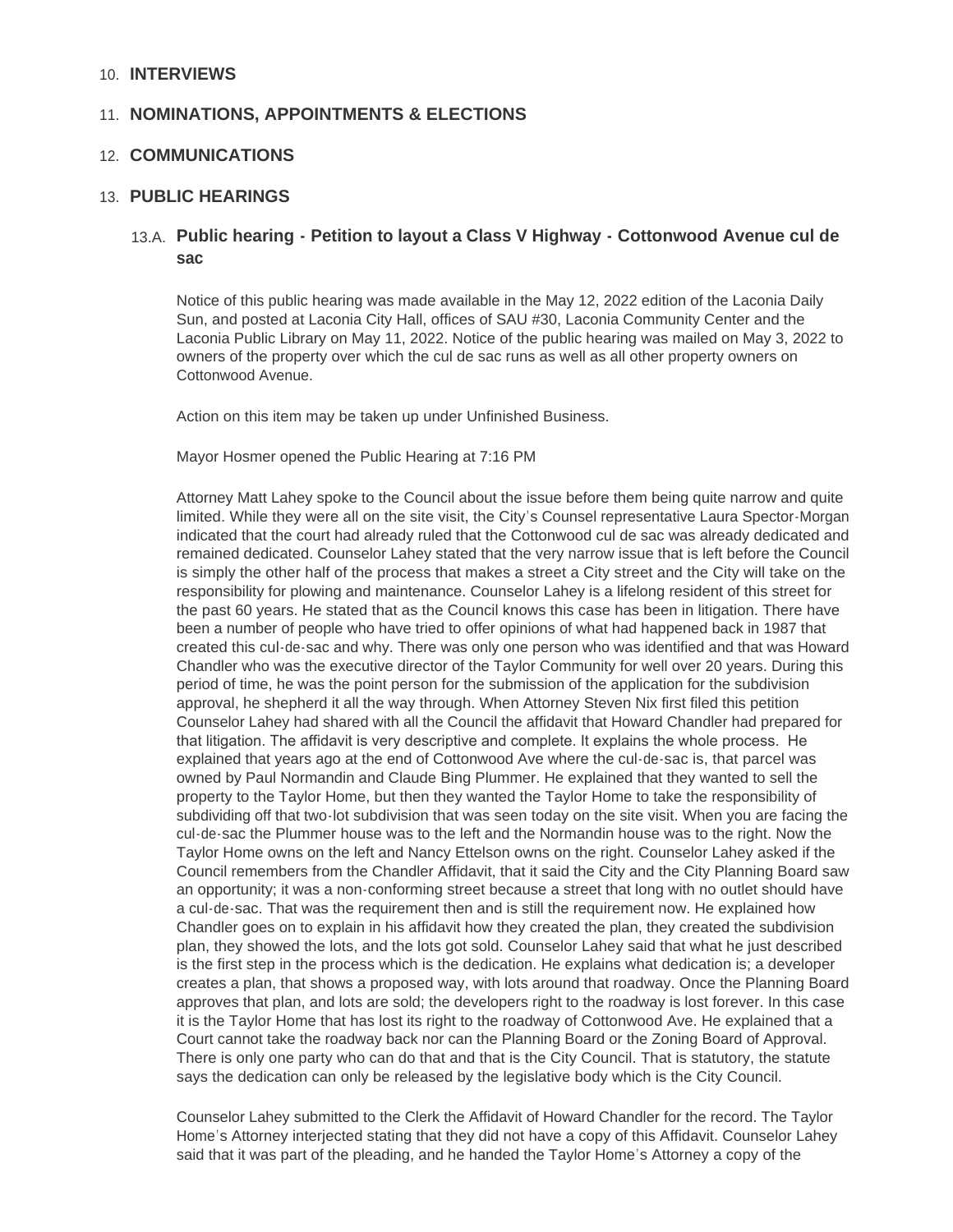#### Affidavit.

Counselor Lahey continued about the subdivision application; that it was subject to the subdivision regulations, those regulations incorporate the City's ordinances and regulations where applicable. The one that existed then and exists now is City ordinance 197-8 Cul de sac- *streets designed to have one end permanently closed (cul-de-sac) shall be provided at the closed end with a turnaround roadway having a minimum radius for the outside curve of at least 60 feet.* Counselor Lahey submitted this ordinance to the Clerk to be a part of the record, and he gave a copy of the ordinance to the Taylor Home's Attorney.

Counselor Lahey referred back to Howard Chandler's Affidavit stating that he said the City wanted nothing to do with it. The City wanted to close our gate and have no traffic up at the end of the road. That's why it was important on the site visit to see the gated road. He continued to say that the Planning Board in 1987 required the cul de sac because that was not going to be a public road; it was going to be gated. It is gated now and has been since 1987. This shows that ordinance 197-8 was applicable to this plan. Counselor Lahey said that the City needs to be careful because Laura Spector-Morgan, the City's legal counsel, stated that it was a private road out at the site visit. He said that he thinks what she meant by that was that this road hasn't been accepted by the City. The road has been dedicated for public use, which means the public can use it. There is a sign on Cottonwood Ave that does not say "No Trespassing", it says "No City Services". In the litigation they tried to say that there was an implied acceptance by the City because they have plowed and maintained that road for the whole time he has lived there and he would sign an affidavit attesting to that. Counselor Lahey said that dedication can exist without acceptance from the City.

Counselor Lahey said that practically everyday you will see a Fed Ex truck, UPS, Amazon, the Cable Company and landscapers pulling trailers with equipment on them all utilizing the cul de sac. Now that the Taylor Community owns 7 houses along Cottonwood Ave and Walker St combined, one of the biggest users of that cul de sac is the Taylor Community. They bring in large pieces of equipment and they also utilize the cul de sac just like its intended to be used for. He believes there are 33 houses combined on all two streets.

Mayor Hosmer asked about how a fire truck could get out of that road if there was ever an emergency if there was no cul de sac? Counselor Lahey responded that this is not what we are talking about tonight, he doesn't believe it is on the agenda, but the best way would be for them to do a 3-point turn. They would have to pull forward and back onto the Ettelson property and then they'd be able to turn around and head out.

Counselor Lahey closed with asking that the City agree to do what it did from 1987-2019; plow it and occasionally repair the road. The issue is limited, and he requests that the Council vote to accept the responsibility of maintaining that cul de sac.

Attorney Steven Nix who represents Nancy Ettelson of Cottonwood Ave spoke- He explained the history of the litigation, how it started with a planning board appeal and where it went from there on and who has rights to the cul de sac. That litigation did not involve a petition to lay out the highway. What happened in that litigation is that the court determined that there was a dedication. This is a statutory process and was brought forth as a layout and the reason why they chose to go the layout route versus the request for acceptance is because under the statutory layout process, the Supreme Court over the years has created a list of tests that the City Council can look to. That test does not exist in a perfect form under the acceptance law. The layout process is an imminent domain proceeding, where a party can come forward and ask the City Council to create a highway through the takings process. However, in this case we don't have to go through the takings process because The Taylor Home has already dedicated this. This causes us to move right to the second step where the City Council must decide if the public's interest justifies taking of the land without the owner's consent. There is no taking of the land in this case because the owner has already consented to it. He explained that this is where we get into the test for the occasion for layout. They were outlined in his memorandum and he didn't go through them all to the Council but he did touch on the road system, the public need, and in this case there are 30 houses that go from Walker St up to Cottonwood Ave. He wanted to correct Counselor Lahey's comment on the number of houses. He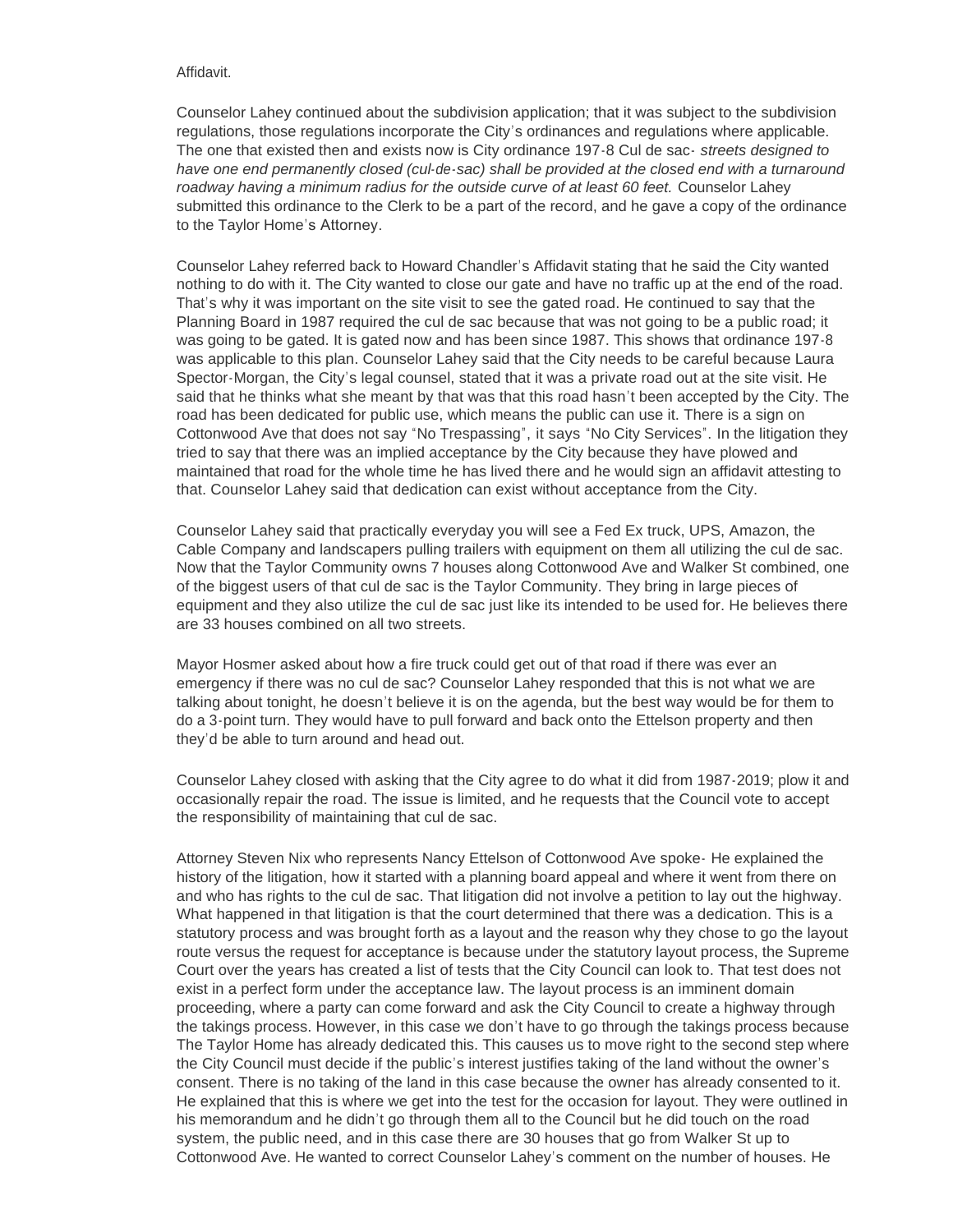also included a total of the assessed values of those 30 homes in 2020 which was \$6,775,000.00 in assessed value. The tax base that comes out of that he estimated to be about \$134,000.00 per year. He stated that one of the tests that the Council needs to look at is what is the cost to the community. He would suggest that \$134,000.00 per year in tax revenue is a positive point for the Department of Public Works because they are not going to spend that amount in plowing and maintaining the road each year. He referred to an objection that was filed by The Taylor Home where they make some legal arguments regarding the prior litigation and that the City had taken no position on certain summary judgement motions. These are irrelevant to these proceedings. There is nothing in the law that says that the City cannot lay the highway out. The Taylor Home is also arguing that under the code 197-1 the Department of Public Works and the Planning Board are required to submit input but that is limited to acceptance. They are here for the statutory layout procedures; he thinks that the argument does not apply. He continued on to discuss the courts underlying finding regarding implied acceptance and it is irrelevant to this case. He talked about the difference between acceptance and statutory layout. He stated he is here for the statutory layout. The Court did find that the plan shown to the City Council on an easel did show the dedication of the cul de sac and the Taylor Home is bound by that decision. At this point they have not filed the required motion for reconsideration. Under the court rules, they have waived that argument. He told the Council that The Taylor Home filed a claim for damages that he thinks also does not apply and he has stated in his memorandum that there are several cases that indicate that once are a party dedicates a property, they've waived their damages.

Attorney Chris Cole of Phinney, Bass & Greene of Manchester and Portsmouth, NH spoke. He represents the Taylor Community. He has been their representation through the litigation and the planning board proceeding that caused the litigation. He has already submitted a lengthy memorandum and he wanted to tell the Council that the matters that Attorney Nix said are irrelevant to your consideration are all together relevant to your consideration because they bear on public need. In his opinion the City has already declined to take this property. Howard Chandler made an offer of dedication it is true. He pointed out that is the Council referred to exhibits 2 and 3 in the memorandum they sent to the Council, they will see that the Planning Board didn't list that as a condition and didn't require a dedication. He stated that 35 years have gone by and the cul de sac is still not accepted at this time. He stated that in his view the Planning Board approvals from 1987 did not require or need the dedication of The Taylor Home for the cul de sac and the City's Public Works Director has already concluded that there is no public need for this property. Mayor Hosmer asked Counselor Cole which Public Workers Director was he referring to? Counselor Cole replied he was referring to Mr. Anderson. Counselor Cole said that Director Anderson completed a street study; it's exhibits 5, 7, 9, and 10 in the memorandum sent to the City Council. The street study included an analysis of the private streets the City was doing maintenance on and this cul de sac, which is a private street was one of dozens of such properties. He stated that Director Anderson brought forward whether or not the Council needed to accept any of those private streets that they were conducting maintenance on. He believes Director Anderson did this in May 2019, and the Cottonwood cul de sac property was not one of them. He stated that it was not that Director Anderson didn't know about the Cottonwood cul de sac, Director Anderson did an analysis of it, he concluded it was private, he concluded that the Planning Board didn't require it to be dedicated, and he went through the City's attorneys and got buy in for that. Counselor Cole stated that he did not know who the City's legal Counsel was at that time. Counselor Cole believes this is on Page 7 of the memorandum in exhibit 5.

Counselor Cole continued to say that the issue here today is whether or not there is a public need to accept this as it is now. There was a lot of talk about the change in the plan for the Taylor Home application in 2019, but that is not what we are talking about tonight. Any questions about how it would be bad to change the cul de sac, how it would impair drainage, how it would be inconsistent to the Code to not have a cul de sac is all irrelevant tonight. Tonight the Council is only being asked this question; is there an "occasion" meaning a compelling public need to take this property from a private land owner? He told the Council that in order to do that job they need to balance two things, whatever the public need is against the rights of the private property owner. Taylor has a bundle of rights to use and develop their property and it may want to change the configuration of their property some day against and what is the cul de sac now and why would the City want to accept that property and seize it from the owner.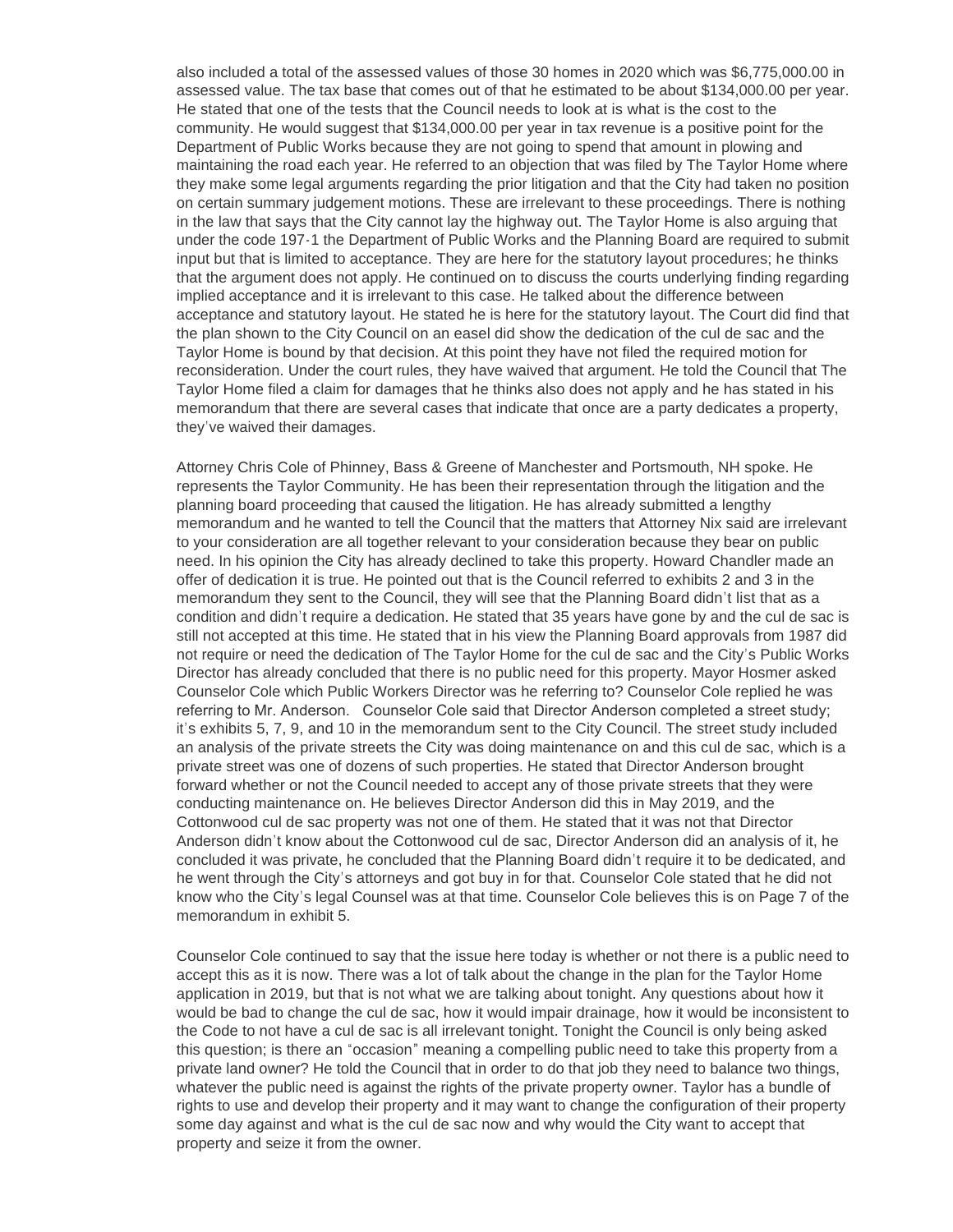Mayor Hosmer asked Counselor Cole if he is just trying to clear up what the City didn't do 35 years ago, is this to tie up a loose end or does he have an end game as to what his clients would like to do with the property? Counselor Cole replied that he doesn't know what The Taylor Home's end game is. They made an application with the planning board to put in a hammer head design. When the application is submitted all of the City's departments are asked about it and required to sign off on this idea. Departments include Fire, Police, DPW, and Planning. Mayor Hosmer questioned Counselor Cole of the reality of this because no one would do all this work and hire attorneys to work on this or to draft plans up to just be an exercise. Mayor Hosmer thinks that this would be done with a specific goal in mind otherwise it would not be a prudent use of any funds. Counselor Cole stated that he thinks the goal is for the Taylor Home to put in 2 new cottages in the woods near back from the gate that they saw tonight at the site visit. He also said that all of the City Departments said that this idea was ok, and the hammer head design worked for them, Director Anderson has some big trucks in his department and he said it would be ok for them to turn around.

Counselor Cole continued on to discuss the layout petitions position purpose, stating that it is twofold. That is to impede The Taylor Home from using its property rights, to impede The Taylor Home from developing their property, and to reverse the Superior Court decision on ownership. He stated that is not a proper purpose under the law. He thinks that Counselor Nix touched on this or Counselor Lahey did earlier this evening. The case law gives you 8 factors to talk about to make sure that not just this body but every municipal governing body in this state takes into account the reality of what is the public benefit as against the private property owners rights.

1. Integration within the existing road system- this is a cul de sac, it interconnects with no other street than Cottonwood Avenue.

2. Ease of existing traffic flow- all the City Departments have said that traffic flow will be unimpeded, and they can get all their trucks in to where they need to go. At most it serves as a turn around for some in the street, this is a street where all of the homes on Cottonwood Ave have their own private driveways and they have a limited need to turn around. He thinks the need to turn around is sporadic at best and he said the court found that the need to turn around was sporadic at best. This is a street where all of the City's Fire, Police and Public Work's Departments signed off on the amended site plan. He thinks that what the City Departments were saying to the Planning Board was that nothing about this new design will hinder us carrying out our public duties to the City.

3. Improvements to the convenience of travel- we are talking about a 3-point turn at most. He doesn't think that its enough of a public benefit to seize someone's property.

4. Facilitation of the transportation of existing school children- petitioners pointed to a single child who is picked up for school during the week. The ownership of the property will make no difference to the school bus or the facilitation of that transportation.

5. Improved accessibility to the business district- is exactly the same.

6. Improved accessibility to employment centers and improved accessibility to police, fire and other city services- he reiterated his comment from #2 about the City Departments signing off on the amended site plan application.

7. the benefit to significant proportion versus a small fraction of town tax base of year round residents- He knows how much this topic means to all the people present at the meeting and he doesn't want to get anyone upset, but he stated that nothing will change for anyone in the City. This is to say are there other City taxpayers who are going to endure some type of benefit by the taking of the Taylor Homes property. Counselor Cole said the answer is no.

Councilor Lipman made a comment that he has heard him go over a number of items tonight and all of his answers are no. Councilor Lipman thinks that they are here tonight to make a judgement around the public need and benefit and he asked Counselor Cole if that is wrong? Counselor Cole replied no, he thinks they are here to do it and he is here tonight to tell them respectfully that there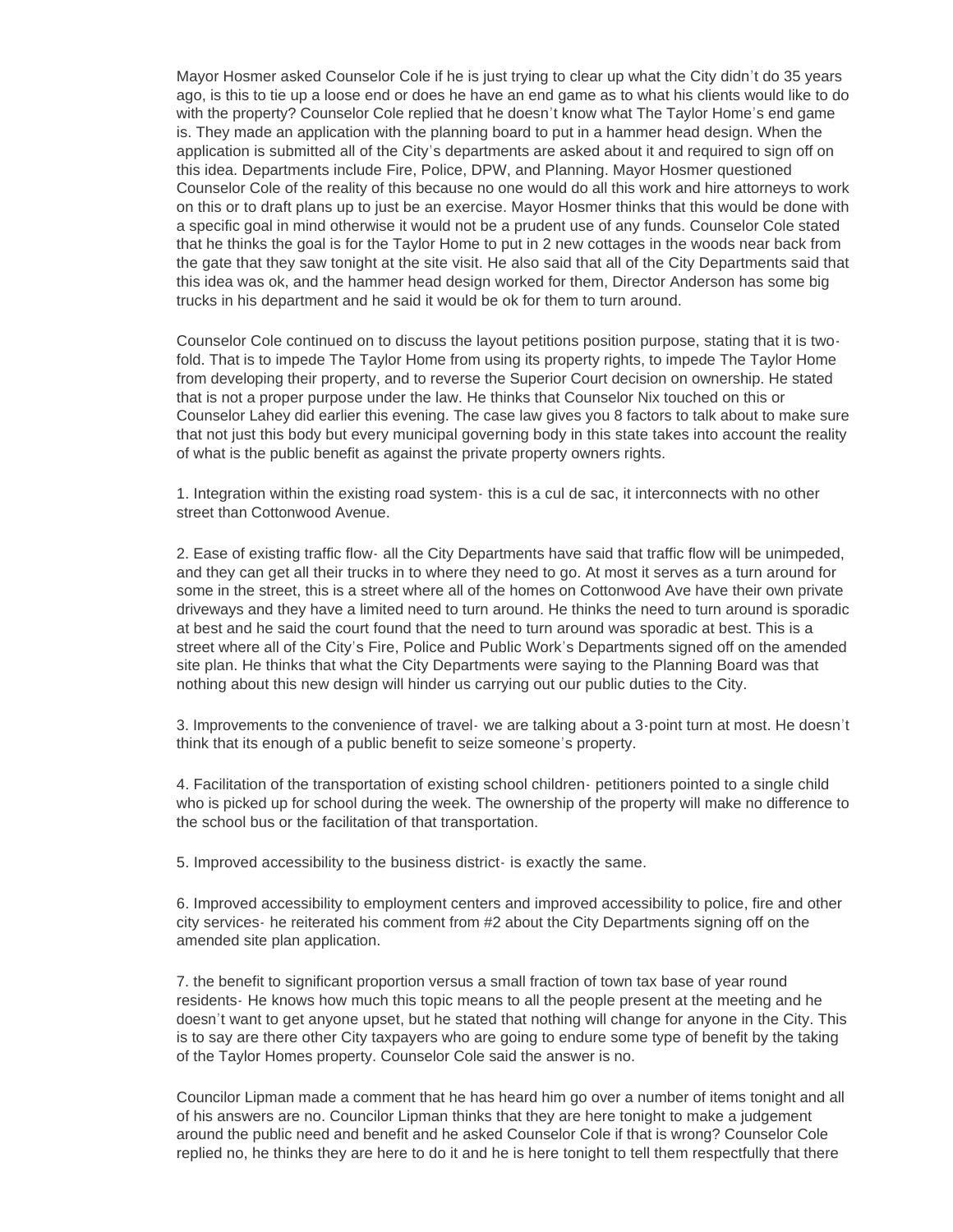isn't any. Councilor Lipman stated that at the end of the day its up to the Council. Even though a City Department may have said something, they do not determine what is needed. It is this legislative body that determines that in this instance, correct? Counselor Cole replied yes with a caveat, to go in the face of all of your leos, all of your first responders and your public works would suggest as an evidentiary matter that Councilor Lipman is wrong if you have that public benefit. He stated that this will get challenged in the courts and no offense to anybody here tonight but that is just how it will all work out.

Councilor Lipman asked him if he could at least see that they are entitled to see all of the factors not just one by one in isolation. Tonight he has listened to Counselor Cole go through each one of these factors stating that there is not a public need, and that is sort of a reductionist analysis of it. But taken together a different conclusion might be able to be considered. Counselor Cole replied that respectfully he disagrees, he stated that you cannot go through 8 factors and say no to all of them and then some how amalgamate them or remix them into concrete that holds. The cul de sac doesn't matter to any of these things. A wash should be in favor of private property ownership.

Counselor Cole concluded to state that all factors lead to the status quo of doing nothing or leaning strongly in favor of the landowner. The petitioners are asking the City Council to take a private property from another resident of this City to avoid the inconvenience of a 3-point turn. They are asking you to overturn a decision of the Court and they ask you to deliver ownership to the City in a litigation that we spent the past 2 years deciding that ownership is with The Taylor Home. The petitioners are asking the City Council to seize the property and its not to enhance the public good or public interest. Its to serve their purposes so that nothing will change and it will be much for difficult for The Taylor Home to develop the adjacent property.

Mayor Hosmer stated that he appreciated the effort Counselor Cole was putting into this and the issues he was raising but when thinking about fundamental fairness and when you go to Howard Chandler's Affidavit. Counselor Cole stated that he was happy to talk about that because he just received Chandler's Affidavit tonight and he was not aware that it was going to be a part of the record. Mayor Hosmer stated that maybe this should be discussed at a later time. Counselor Cole said that this is our time unless the City Council is going to give him time to go over Howard Chandler's Affidavit and submit a response. Mayor Hosmer does not know what the Council will decide later this evening, but he reiterated that this is not a court, and they are just ordinary joes who are trying to figure out what fundamental fairness is to the people who live in this City and the taxpayers, and that includes his client. He said that doing some type of analysis on Howard Chandler's Affidavit can give the Council a good idea of what was going on 35 years ago. Even though this is not a court it seems like this is more form over substance in this case, there was an intent, and it may not have been concluded the way that it should have been at the time, but we all knew what the lay of the land was and we knew what was expected of each party. There seems to be an evolution of what the Taylor Community would like to do, and he thinks they went back and looked at the documents and thought they could slide out of it to do what they want to do because the City didn't fulfill its original obligation and it was a technicality of sorts. He knows that is very important in a court of law, but when you come in here, they are not judges and they are just trying to figure out what to do for the taxpayers here and what is at the mutual benefit of the City.

Counselor Cole stated that he understood what the Mayor is saying. He said that Mr. Chandler's Affidavit is dated April 2021, he does not remember what he read in 2021 and he needs to revisit it, he was unaware it was going to be part of the record tonight. The factors that he presented tonight were not made up by him, they came from the Supreme Court in the State of New Hampshire and they apply to governing bodies, they don't apply to anyone else. He thinks that it is the City Council's solemn duty to do that. He asked that they please vote no on the proposed resolution.

Councilor Hamel asked Counselor Cole given everything he said he's going to go along with what the Mayor asked about the end result of all of this. The Taylor Home wants to take a portion of that cul de sac so that their set backs can be met to build a home? Counselor Cole replied that the Taylor Home wants to build a hammer head design out of the cul de sac in order to have the road frontage to put in the homes. Councilor Hamel then mentioned that Counselor Cole repeatedly talked about the City taking private property and seizing someone's property, when back in 1987 the Taylor Home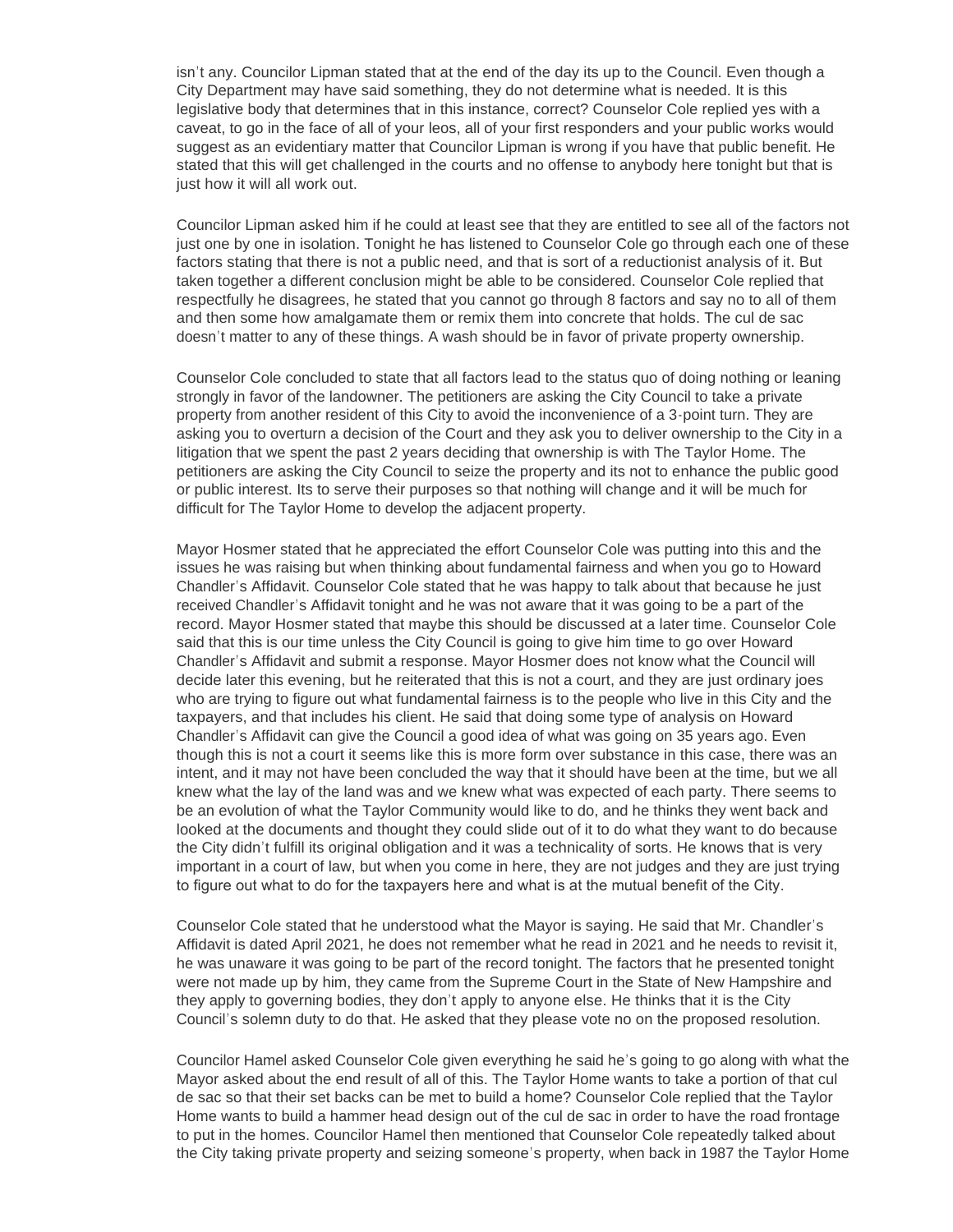dedicated the road to the City of Laconia and he asked if there has been anything that has been acted on by the City that says that we give that dedication back to the Taylor Home? Counselor Cole said no there has not. Councilor Hamel asked if there has been any ruling by any Council that said that? Counselor Cole said no there has not.

Councilor Soucy asked about the hammer head design, looking for clarification that the design would give the Taylor Home the ability to build whatever they want on that hammer head? Counselor Cole said he doesn't believe they can build whatever they want, but it would give the availability to build a couple of cottages.

Councilor Cheney referred to the plan that was displayed on the easel for the Council by Attorney Nix. This was the site plan that was approved by the City and this site plan includes a circular cul de sac. He asked if Taylor can now say that they don't care what that plan said because they now want to put in a hammer head design. Counselor Cole responded no, not at all. The Taylor Home submitted a formal site plan application to amend the current site plan. The Planning Board believed there was a question about the ownership of the cul de sac, they denied that the City owned it and the Taylor Home appealed that decision in Court over the past 2 years and it has prevailed that the Taylor Home owns the cul de sac. Councilor Cheney clarified that if the Planning Board denies their request to amend the original site plan then are stuck with cul de sac design. Counselor Cole confirmed that was correct.

Nancy Ettelson of Cottonwood Ave spoke. She's lived there for 24 years doesn't think that a hammer head design is nearly as safe as going around a cul de sac.

Richard Lewis of 63 Walker St, wondered who paid for the new guardrail that goes around of the cul de sac? He didn't know about a traffic survey or a traffic count being done in this area. If there was one, he'd like to see the results and if there has not there should be one done to determine the full use. He's not sure what Taylor Home's end game is but one concern he has is adding 2 independent homes above the grassy area of the cul de sac. He'd like to suggest instead of building 2 independent homes that perhaps one duplex could suffice.

Kathleen Murphy of 70 Cottonwood Ave was delighted to move in a home with a cul de sac, because she knows how they work for the traffic flow. She has seen a lot of children and people walking their dogs on this street and she thinks the proposed design would be dangerous. She also noted the significant increase in traffic since the Taylor Home has purchased several homes on that street.

Mike Brady of 30 Cottonwood Ave has grandchildren that live in their home, they have dogs. They see the Taylor Home trucks driving on the road all the time. They don't seem to be serving a purpose. He'd like to see it remain a quiet community. The traffic has increased significantly on this street.

Daniel Schroeder of 1 cottonwood Ave would like to see the cul de sac be kept the same.

Jim Arsenault of 72 Cottonwood Ave spoke. He's been a part of several boards and committees with the Taylor Home over the years and he'd like to see the Council formally complete the process to maintain the cul de sac the way it has been.

Karl Reitz of 56 Cottonwood Ave said he enjoys seeing the people walking their dogs and children walking on the road versus the vehicle traffic. He thinks a hammer head design would cause an issue. He'd like to see it remain the same.

Steven Bobotas of 38 Walker St has seen the increase in traffic. He thinks that The Taylor Home needs to stop being the 600-pound gorilla in the neighborhood.

Michael Brough of 17 Cottonwood Ave is recently retired and has noticed a lot of increased traffic and thinks it should stay the same. He echoes many of the previous comments and viewpoints and he'd like to see everyone just get along.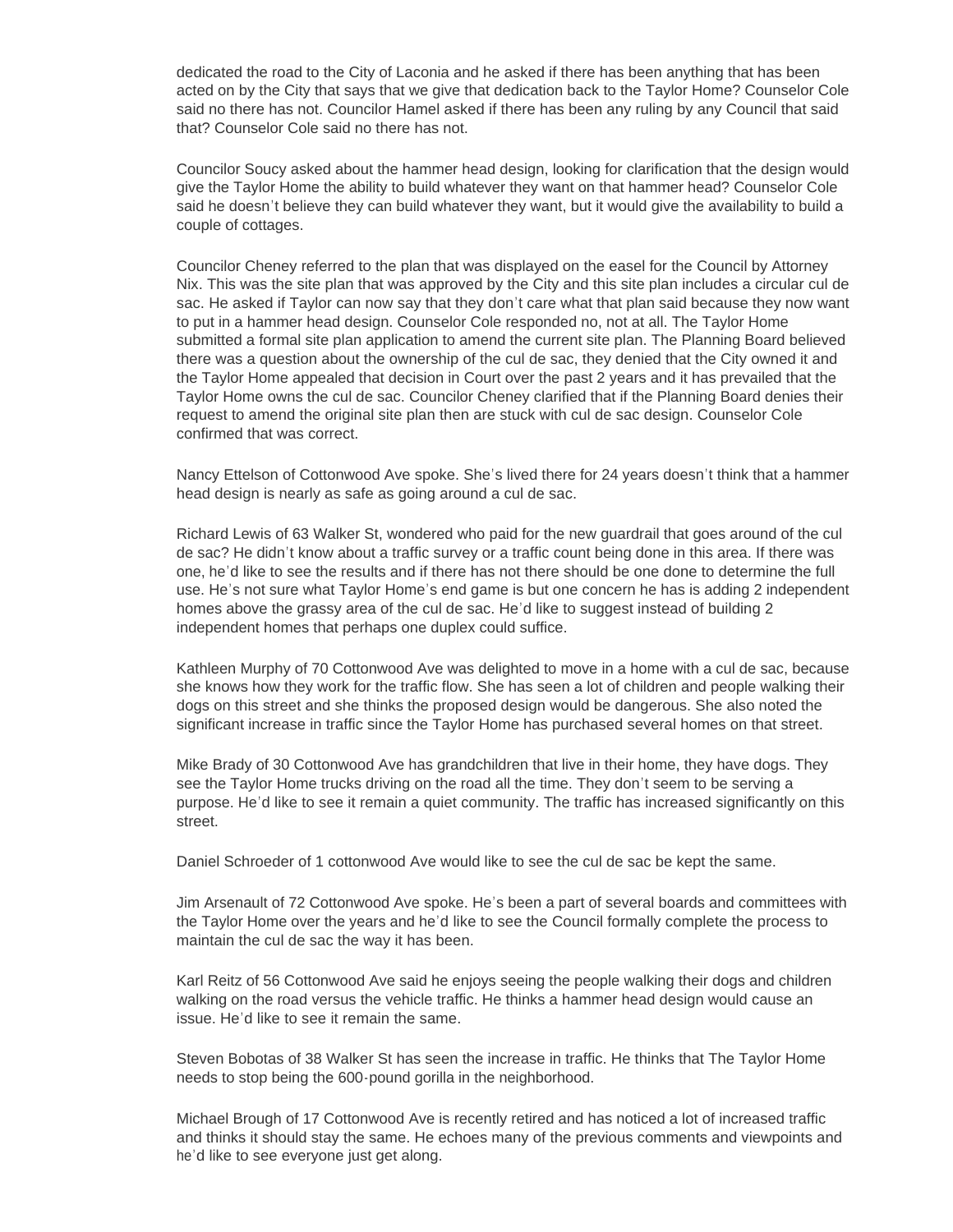Sean Cochrane of 53 Walker St spoke. He is one of the daily dog walkers and has raised his children on that street. He thinks that the Taylor Home has been great and there is nothing wrong with them at all. He thinks that it is very clear on the public's support that has been shown here tonight that he doesn't think that what they want to do with this revised design is in the best interest of these 30 houses that are on this street.

Gary Rivest of 49 Cottonwood Ave has a family with little kids on this street. Over the past 2 years he has seen increased traffic on the road. He fully supports The Taylor Home and thinks they have great missions. He has concerns about the traffic flow and the safety of the children who play in the street and he in favor of keeping the cul de sac.

Kirk Beswick is the vice president of facilities, and he is representing the Taylor Home. He has heard a lot of the commentary tonight and he thought he'd share some of the comments from the leadership at the Taylor Home. He was a part of the initial discussion of a hammer head, and he wanted to discuss a few things tonight in respect to the site plan amendment. They Taylor Home owns 7 parcels on Cottonwood Ave, and they pay more taxes than all the owners combined on that street. They have invested in the community, and they have invested thousands of dollars into these homes. The increased traffic is the Taylor Home maintaining these properties which they have been told are kept much nicer than any other owner. He mentioned that one of the speakers that came up tonight even approached the Taylor Home asking them if they'd be interested in buying their home. In fact, all the homes that they have purchased on Cottonwood and Walker St, have come from people offering their homes to the Taylor Home first. The Taylor Home has not solicited anyone; they have not knocked on any doors. People have approached them about selling them their homes. He feels they have been approached mostly because they are a good neighbor. He mentioned that they allow the dog walkers to walk onto their property and they provide all the neighbors with animal waste bags. The Taylor Home maintains the cul de sac and if you go back far enough, the Taylor Home paid to have the cul de sac installed because it was part of the agreement of that particular subdivision. He wants to make sure that we don't lose in this conversation that the Taylor Home is a good neighbor. The Council needs to decide on what is right here, the property rights of a landowner who has been vested in the City since 1910, or the residents who are here tonight voicing their concerns about the traffic and the flow of traffic.

Mayor Hosmer thanked Mr. Beswick for speaking to the Council tonight and he stated that he doesn't think that there is anyone here who doesn't think The Taylor Home is a good neighbor. Because the Council may have some questions it does not mean that the City is questioning the Taylor Home's role that they play in the City. They are good neighbors, good people, have a great mission, they are just trying to figure out how to balance this as best as they can.

Erika Duncan of 72 Walker St shares the same concerns that many have stated tonight regarding safety and traffic flow. She also wanted to make a comment about the Taylor Home saying they don't solicit or try to buy people's homes from them. When she learned about an issue on her property with some of the Taylor Home's water pipes and a drain being on her property that were in need of repair, she said the Taylor Home tried to put a stipulation that if they were to pay for the repairs and if she was to sell her home that they would get the first right of refusal. She did not want that, so she paid for the repairs herself.

Mayor Hosmer closed the Public Hearing at 8:21 PM. He wanted to let the members in the audience know that when the Council gets to this item on the agenda it will be tabled under unfinished business for a 2-week period to allow the Council to review the materials.

Manager Myers noted that on May 25, 2022 an email was forwarded to the Council including the documents that the Taylor Home's Attorney submitted.

## **Public hearing for Ordinance 2022-194-16, 24 - Proposal to increase solid waste**  13.B. **fees**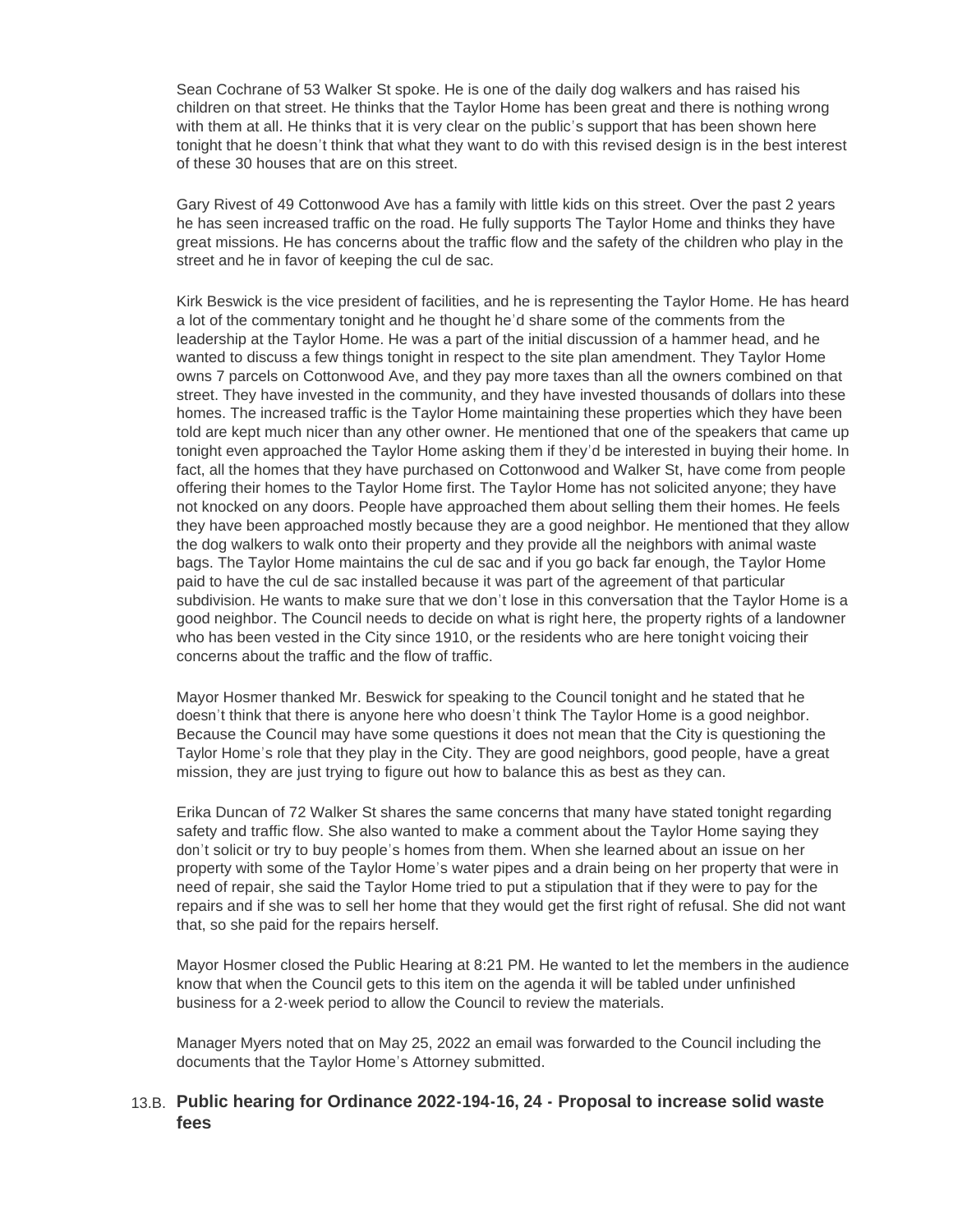Notice of this public hearing was made available in the May 26, 2022 edition of the Laconia Daily Sun, and posted at Laconia City Hall, offices of SAU #30, Laconia Community Center and the Laconia Public Library on May 26, 2022.

Action on this item may be taken up under Unfinished Business.

Mayor Hosmer opened the Public Hearing at 8:28 PM

No one in person approached the podium or online raised their hand to speak

Mayor Hosmer closed the Public Hearing at 8:29 PM

## **Public hearing for Resolution 2022-08 - Relative to making itemized appropriations**  13.C. **for City funds for the fiscal year beginning July 1, 2022 and terminating June 30, 2023**

Notice of this public hearing was made available in the May 26, 2022 edition of the Laconia Daily Sun, and posted at Laconia City Hall, offices of SAU #30, Laconia Community Center and the Laconia Public Library on May 26, 2022.

Action on this item may be taken up under Unfinished Business

Mayor Hosmer opened the Public Hearing at 8:29 PM

No one in person approached the podium or online raised their hand to speak

Mayor Hosmer closed the Public Hearing at 8:30 PM

#### **PRESENTATIONS** 14.

#### **MAYOR'S REPORT** 15.

There are a couple of items that the Mayor would like to cover tonight, he noted there is a lot of good stuff happening in our City. On Thursday they kicked off Motorcycle Week at the Ed Engler Auditorium at the Colonial Theater. It was just as he imagined with a few motorcycles on the stage, a great crowd and the Governor joined them. He thinks it is everything Ed had imagined and he's very glad to see his vision come to fruition. The Laconia School system and the office of extended learning has been awarded the 21 $\rm st$ century community learning center federal grant which supports the creation of community learning centers to offer safe and richer learning environments to students during non-school hours both before and after school as well as school breaks and summers. This learning complements and reinforces the regular school day with their academic program with participating students. This is a grant that the City has received since 2002 and it's been level funded. Mayor Hosmer thinks that because of the high quality of the grant application this year they received a 99.1 % on the grant application which is the highest percentage on the grant application ever. They have been awarded a grant at 100% of the requested budget, which is \$825,000.00 per year for the next 5 years. Mayor Hosmer wanted to give credit to Beth Vachon, who is the one who submitted the grant application. He also wanted to express how this is great news for our City and our students who choose to participate. This will give Laconia the flexibility to do some creative things within our City for some kids who he thinks will really appreciate it. Congratulations to Beth Vachon, the Laconia School District, and the Office of Extended Learning!

Mayor Hosmer also wanted to say Congratulations to the Laconia High School Lacrosse team who won the Division 3 State title. They played versus Hopkinton in Exeter, NH. Mayor Hosmer was there in attendance, and it was a very exciting game. The passion and the energy that was brought to Exeter from Laconia was a sea of red in the stands. You could see all the support from the coaches and the parents. It was very exciting to see! Mayor Hosmer stated we have a lot to be proud of in Laconia, it's not all about winning it is about the commitment and the level of sportsmanship that these young men displayed on the field. It is a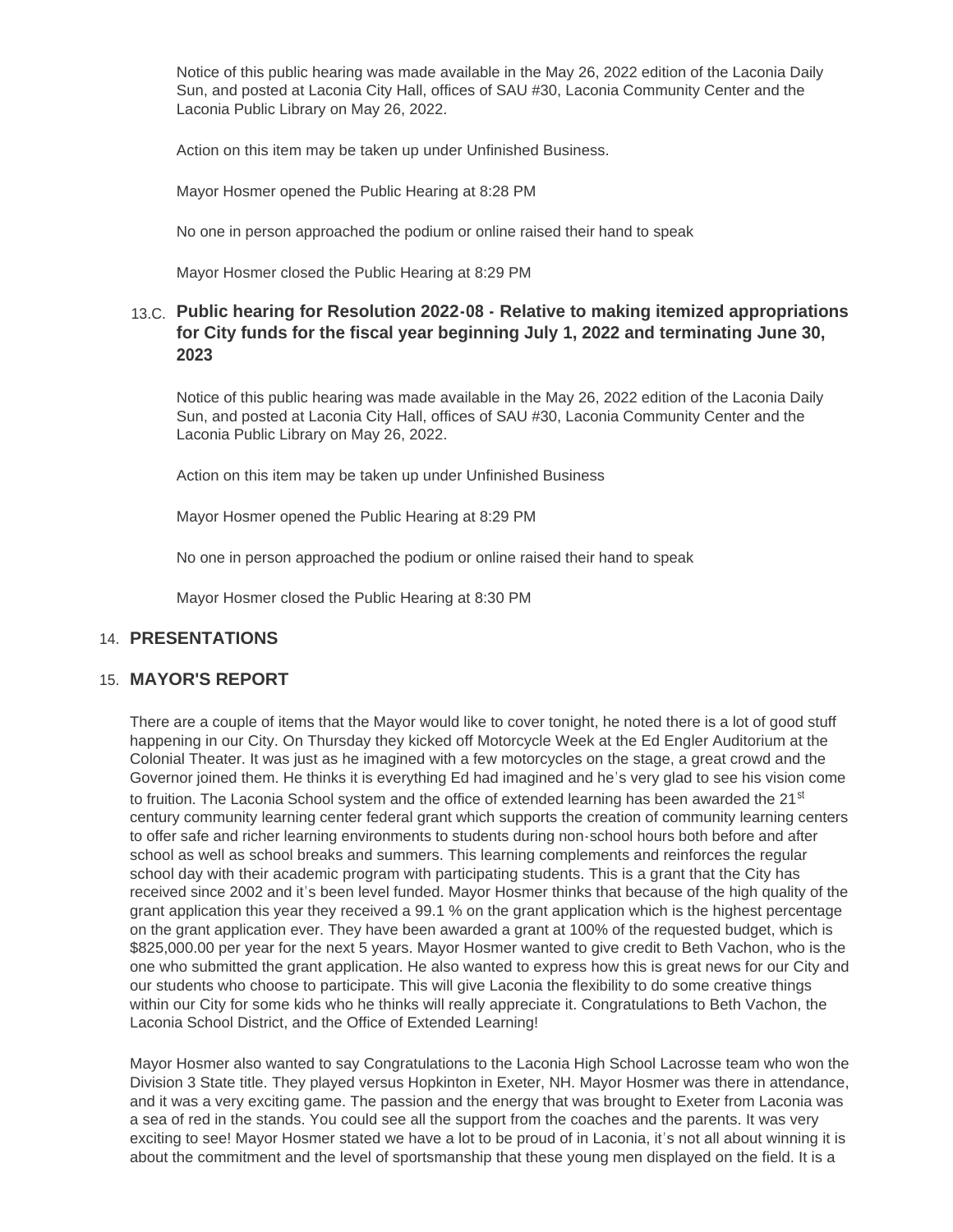great reflection of our community and a reflection of our coaches and the staff. He also noted we had some All-State Player awards given out to several players: First Team All-State was awarded to Cam Harriman who is the Goalie, Cole Roy who plays Midfield, Zack Whitney who plays Midfield, and Jacob Mello on Defense. Second team All-State went to Carson Tucker who plays Midfield, Tim Ossovich who plays Midfield, Edgar Conroy on Defense and Evan Rollins on Attack. They also had an honorable mention for Bodie Ryan Rollins and Evan Carignan. He hopes that the team can come join the City Council on June 27, 2022 so they can acknowledge them.

He'd like to request that the Laconia High School top 10 students be present on June 27, 2022 so the City Council can acknowledge our students. They used to do this in the past and then covid hit and he'd like to bring that back. Mayor Hosmer asked Manager Myers to reach out to the school to try to gather everyone up and they' ll acknowledge all of them right at 7:00 pm when the meeting starts.

## **COUNCIL COMMENTS** 16.

Councilor Cheney wanted to speak briefly on the remarks made by owner of Akwa Marina. He asked the City Manager to check on the legality of what is allowed on a public street on what the speed limit can be set at. Manager Myers said that he'd look into it and get back to him.

Councilor Felch wanted to mention the status of the  $4<sup>th</sup>$  of July parade is coming together nicely. All events are on July 3<sup>rd</sup>. The parade will begin at 4:30PM and will start at Laconia High School and end at Opechee Park. Please contact Councilor Felch if anyone would like to participate in the parade.

Councilor Hamel participated in the Peter Makris ride this past Saturday. There were many attendees, and he doesn't think that there is a more charitable group of people than motorcyclists. There were approximately 300 bikes that participated. The event benefited the Laconia Fire Dept, Easter Seals, the Laconia Life Saving Fund- water rescue, Veterans Count, and Laconia Cert. Peter Makris was one of the owners of the Naswa, a lawyer in the City, a County Attorney and a member of the Laconia City Council.

Councilor Haynes wanted to echo the Mayor's comments about the kick off to Motorcycle Week at the Colonial on Thursday. He agrees that recognizing the Lacrosse team is also a great idea.

Councilor Soucy mentioned some concerns he's been seeing at the Gazebo in Rotary Park. He has been seeing it is becoming a significant gathering place, and that is something they need to address. He knows its not an easy subject to address and maybe it's been on the other Councilor's minds, but it is definitely something that needs to be acted on. He is getting calls from residents in his ward that are saying it is driving people away. Mayor Hosmer commented that he knows it has become a priority for the Chief of Police, and Detective Eric Adams reached out to him last week about sitting down to begin some discussions about what to do next. Councilor Soucy said that he has heard that there are people giving out bus tickets to send these people here because of the Isaiah Café. Mayor Hosmer confirmed he has heard the same rumor and does not know the accuracy of it. Mayor Hosmer also noted that when he spoke to the police, they told him they were conducting a questionnaire and that was part of it. The police are taking some biographical data from these people, because there are a lot of them that the police have never seen before. They are trying to figure out, where they were from, how they got here and how long they planned on staying. Councilor Soucy said that the City has put a lot of money into Rotary Park and people can't even walk down there.

# **COMMITTEE REPORTS** 17.

## **FINANCE (Lipman (Chair), Hamel, Cheney)** 17.A.

#### **WOW Trail Funding** 17.A.i.

- 17.A.ii. Downtown TIF Financing
- **PUBLIC SAFETY (Cheney (Chair), Soucy, Lipman)** 17.B.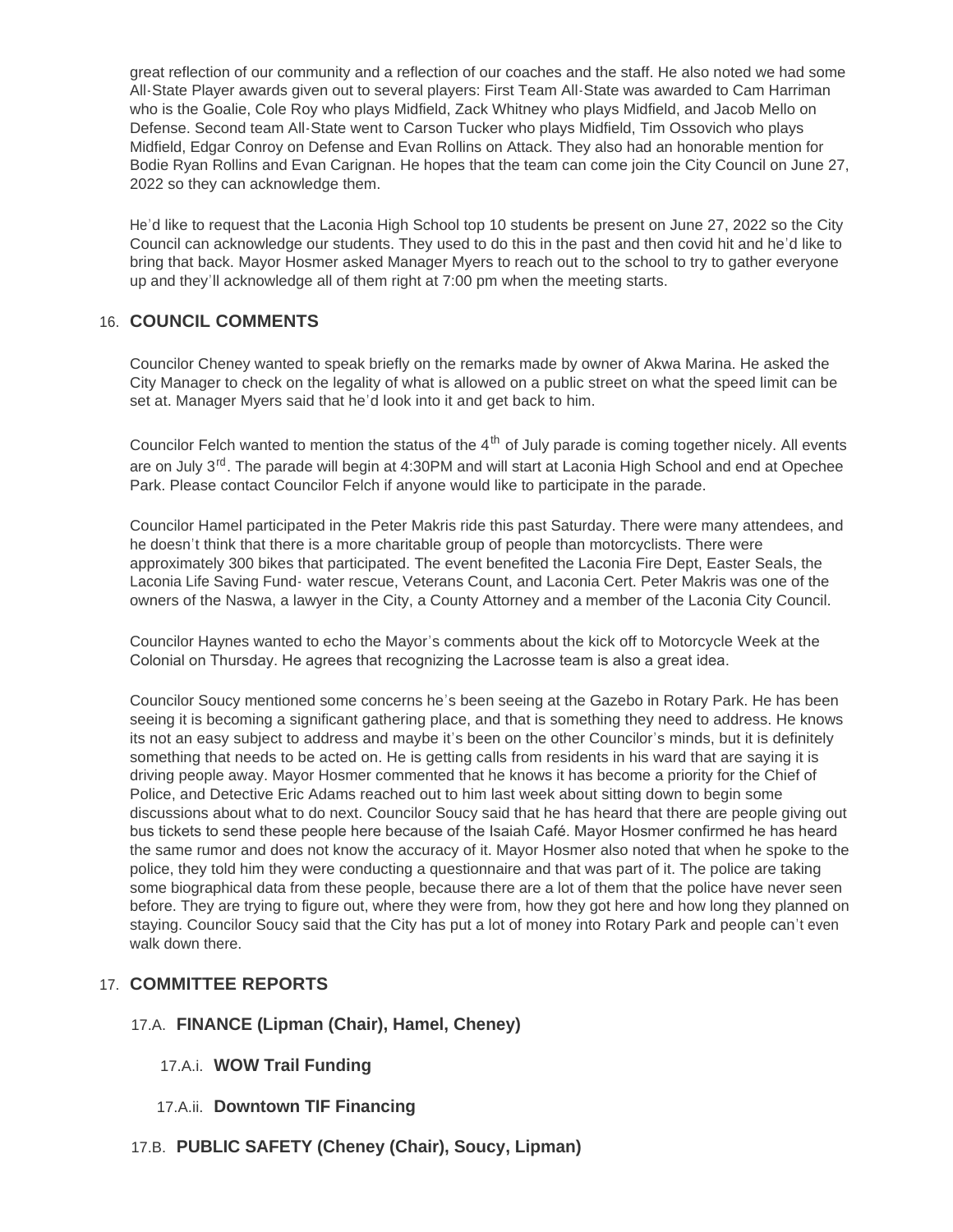## **GOVERNMENT OPERATIONS & ORDINANCES (Soucy (Chair), Felch, Cheney)** 17.C.

- **Review of Chapter 167, Noise and Chapter 161 Licensing as it pertains to**  17.C.i. **outdoor sound equipment and loudspeakers**
- **Ordinance Amending Chapter 221, Vehicles and Traffic/Parking on Sublawns** 17.C.ii.
- **Procedural review of grant applications** 17.C.iii.
- **Regulation of Short Term Residential Rental Businesses** 17.C.iv.
- **Proposed Historic Overlay District** 17.C.v.
- 17.C.vi. Scenic Road Motorcycle Noise Petition
- **Use of public property by for-profit entities** 17.C.vii.
- 17.C.viii. Short Term Rentals
- **Naming privilege's to public areas** 17.C.ix.
- **LAND & BUILDINGS (Hamel (Chair), Haynes, Felch)** 17.D.
	- 17.D.i. Downtown parking garage
	- 17.D.ii. Repair & maintenance of City buildings
	- 17.D.iii. Plan for the DPW Compound
- **PUBLIC WORKS (Haynes (Chair), Felch, Soucy)** 17.E.
	- 17.E.i. Retaining Wall Policy
	- **Discussion for converting from a manual to an automated solid waste**  17.E.ii. **curbside collection service**
- **APPOINTMENTS (Councilors Soucy (Chair), Cheney and Haynes)** 17.F.

#### **LIAISON REPORTS** 18.

## **CITIZENS REQUESTS TO COMMENT ON CURRENT AGENDA ITEMS** 19.

## **CITY MANAGER'S REPORT** 20.

#### **Financial and Operational Trends Report** 20.A.

Manager Myers began with the Financial and Operations Trends report. On the top of the page 1 shows the Net gain in construction value from Building Permit Reports Current year: April 1 – May 31, 2 months in and we are at: \$11.4 million, one year ago it was: \$14.1 million, two years ago it was \$2.8 Million. Public Assistance numbers were up due to covid and we've received reimbursements that are reflected in the report. On page 2 the two items he wants to draw the council's attention to is property tax collection for 2021 is at 99.54 % which is the highest collection rate since they began the statistics in 2014. At the bottom of the page, motor vehicle registrations, we've got one month left in the fiscal year and we should be at 91 or 92 % of target and we are at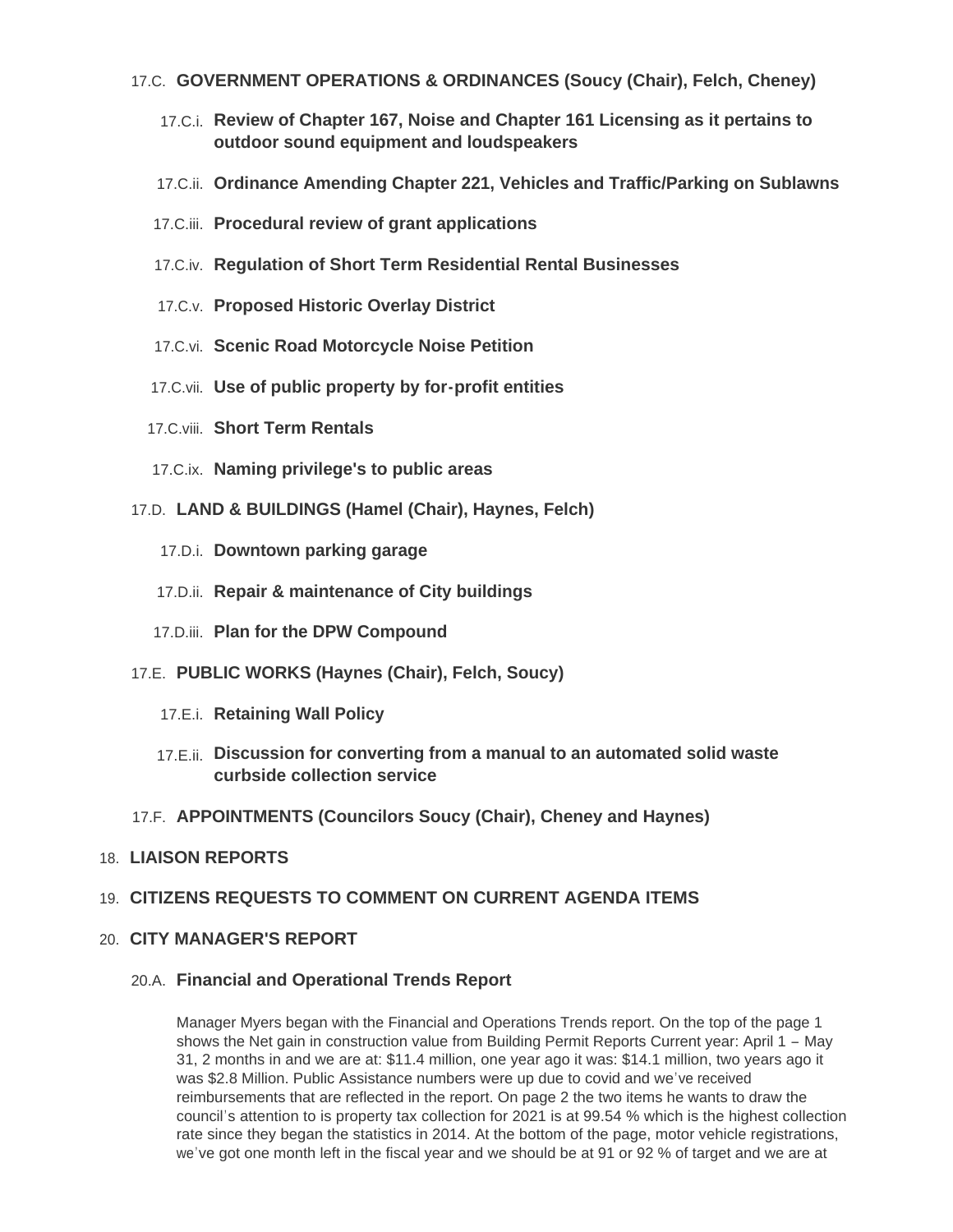96.5 %. The number is based on an increase in the revenue estimate; motor vehicle revenue continues to be very strong. The other item he mentioned was boat registrations which are on page 5 of the report. We've collected \$85,000 which is pretty close to where we they were at last year.

## **NEW BUSINESS** 21.

## **Request to discontinue a portion of the public highway known as Weirs Boulevard** 21.A.

Richard and Joanne Tilton, are owners of "Resort on the Bay", a mobile home park located at 591 Weirs Boulevard.

This request is to discontinue a portion of the Weirs Boulevard layout that lies southwesterly of the 1933 Weirs Boulevard sideline. This area contains the beach area now occupied and used by Resort on the Bay. There are no existing highway drainage structures or other public highway uses of this area, and there is no longer a public need for this highway right of way. Upon discontinuance, this small section of beach area would revert to the Tiltons unemcumbered by the highway easement. Please refer to the agenda to view the attached map which shows the area the Tiltons are requesting to be discontinued.

The area to be discontinued does not have a road on it. The City's right of way extends to the water line on Paugus Bay. The Tilton's property is the only property that is across the street from the area to be discontinued.

The Tiltons have been working with Public Works to create a design plan to upgrade the stormwater drainage along Weirs Boulevard in this area. They have agreed to construct these improvements at their expense.

As required, a certified copy of the Notice of Hearing was sent to the Tiltons on May 23, 2022. They are the only property owners abutting the right of way to be discontinued

Councilor Felch made a motion to approve the discontinuance of a portion of the public highway known as Weirs Boulevard as presented seconded by Councilor Haynes. **Discussion: none**. The *motion passed with all in favor.* 

## **Resolution 2022-09 relative to authorizing the expenditure of ARPA funds for**  21.B. **capital improvements and acquisition of equipment**

In August 2021 the City received funds in the amount of \$867,929 under the American Rescue Plan Act. Since then, these funds have been used to replace lost revenue, promote economic activity and fund drainage projects.

On April 11, 2022, City Manager Scott Myers presented the City Council with a plan for expending remaining 2021 ARPA funds on capital improvements and equipment.

Councilor Robert Hamel seeks to allocate funds for certain proposed projects to allow these projects to move forward at this time. These are the Bond Beach Bath/Sewer Improvement Project, acquisition of ambulance equipment and acquisition of a plotter in the Public Works Department. The total expense for these three projects is \$294,015.

Approval of this Resolution will permit for the expenditure of \$294,015 in ARPA funds previously received.

Councilor Hamel made a motion to waive reading of this Resolution in its entirety and to read by title only, seconded by Councilor Cheney. **Discussion: none**. The *motion passed with all in favor.* 

Councilor Hamel made a motion to approve Resolution 2022-09 relative to authorizing the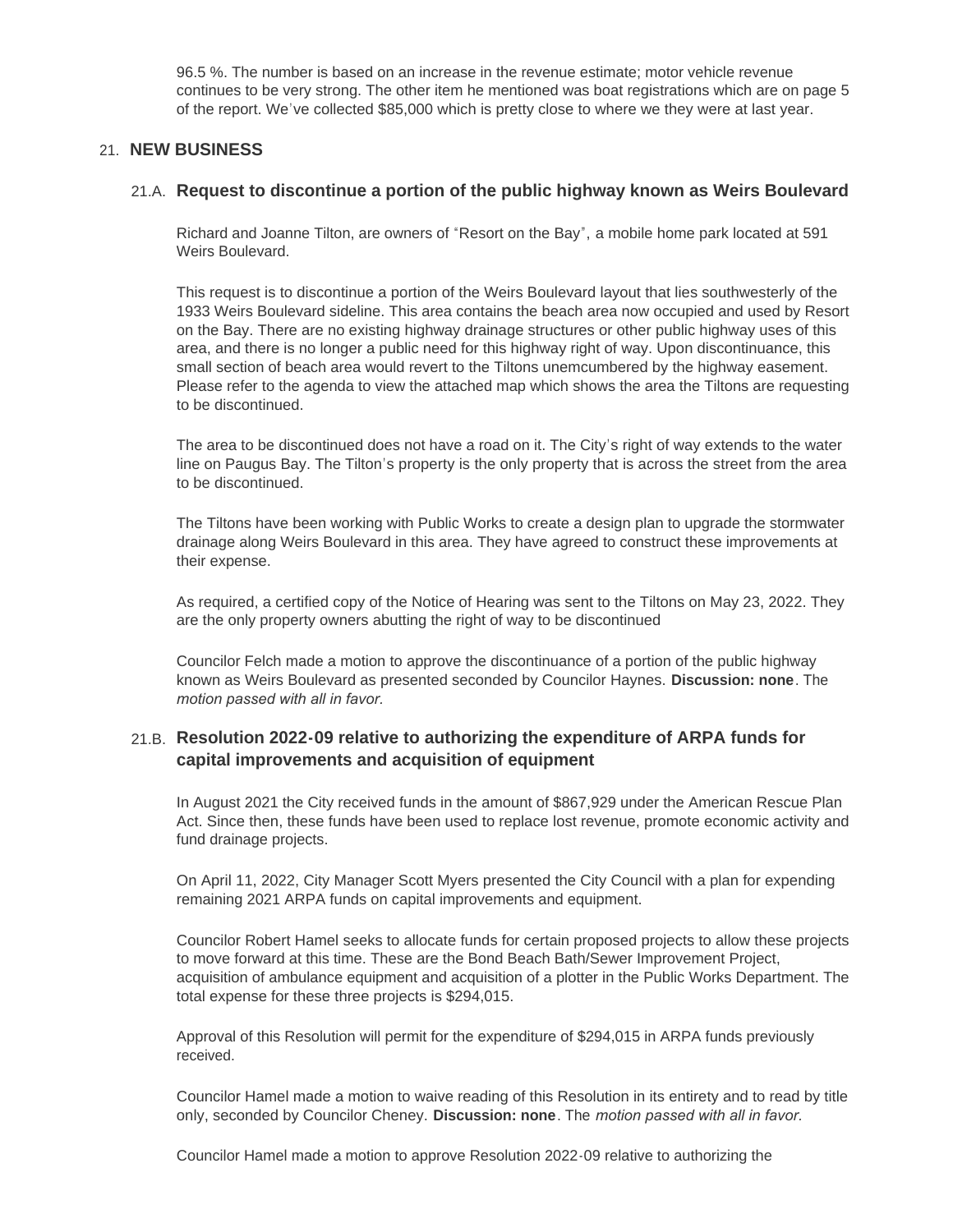expenditure of ARPA funds for capital improvements and acquisition of equipment as presented, seconded by Councilor Cheney. **Discussion: none**. The *motion passed with all in favor.* 

## **Request to approve a tentative agreement for the Laconia Professional**  21.C. **Firefighters Association, Local 1153 of the International Association of Firefighters, AFL-CIO, CLC**

The City Council has been briefed on the terms of the tentative agreement prior to this evening's meeting.

Councilor Cheney made a motion that the City Council approve the tentative agreement for the Laconia Professional Firefighters Association, Local 1153 of the International Association of Firefighters, AFL-CIO, CLC for the period from July 1, 2022 through June 30, 2025. Seconded by Councilor Haynes. **Discussion: none**. The *motion passed with all in favor.* 

#### **Request to approve a tentative agreement for the Laconia Police Officers**  21.D. **Association**

The City Council has been briefed on the terms of the tentative agreement prior to this evening's meeting.

Councilor Cheney made a motion that the City Council approve the tentative agreement for the Laconia Police Officers Association for the period from July 1, 2022 through June 30, 2025. Seconded by Councilor Soucy **Discussion: none**. The *motion passed with all in favor.* 

## **First reading of Ordinance 2022-161-25 amending Chapter 161, Licensing, to add a**  21.E. **new section - 161-25 - Alcoholic Beverages**

Councilor Felch has requested this item be placed on the Council's agenda. A request was received from Anthony Santagate to keep the Weirs Beach area open until 2:00 am for business. At their May 3, 2022 meeting the Planning Board approved an extension of entertainment hours until 2:00 am for Fridays, Saturdays and during special events such as Motorcycle Week, Biketemberfest or similar events. This approval had no effect on the hours for serving alcohol. Under State law, RSA 179:17, the Liquor Commission sets hours for alcohol sales as between 6:00 am and 1:00 am, 7 days a week. A licensee may sell alcohol until 2:00 am if the local legislative body (the City Council) adopts an Ordinance authorizing such sales. Proposed Ordinance 2022-161-25 is attached to the agenda for the Council's consideration.

Councilor Cheney made a motion to waive a reading of this Ordinance in its entirety and to read by title only. Seconded by Councilor Felch. **Discussion: none**. The *motion passed with 5 in favor.* Councilor Lipman was opposed.

Councilor Felch made a motion for a first reading of Ordinance 2022–161-25. Seconded by Councilor Cheney. **Discussion: none**. The *motion passed with 5 in favor.* Councilor Hamel was opposed.

Councilor Felch made a motion to schedule a Public Hearing on June 27, 2022, during the regular City Council meeting to gather input prior to any action being taken. Seconded by Councilor Cheney **Discussion:** Councilor Soucy asked if there been any input from the police department? Councilor Felch said we can get that at the public hearing. Councilor Lipman said that he supports a public hearing. Councilor Cheney will be asking the Police Chief to attend. Councilor Haynes said that he in favor of a public hearing, but he wants his fellow councilors to know that he has a problem with this request. Councilor Lipman would like to see a calendar of what days during the summer wouldn't be until 2 AM? Manager Myers said that they can work on that, he thinks that the intent was to do it during motorcycle week and other events. Councilor Lipman said it would be easier to see it on a calendar. Manager Myers acknowledged Councilor Lipman's request. The *motion passed with all in favor*.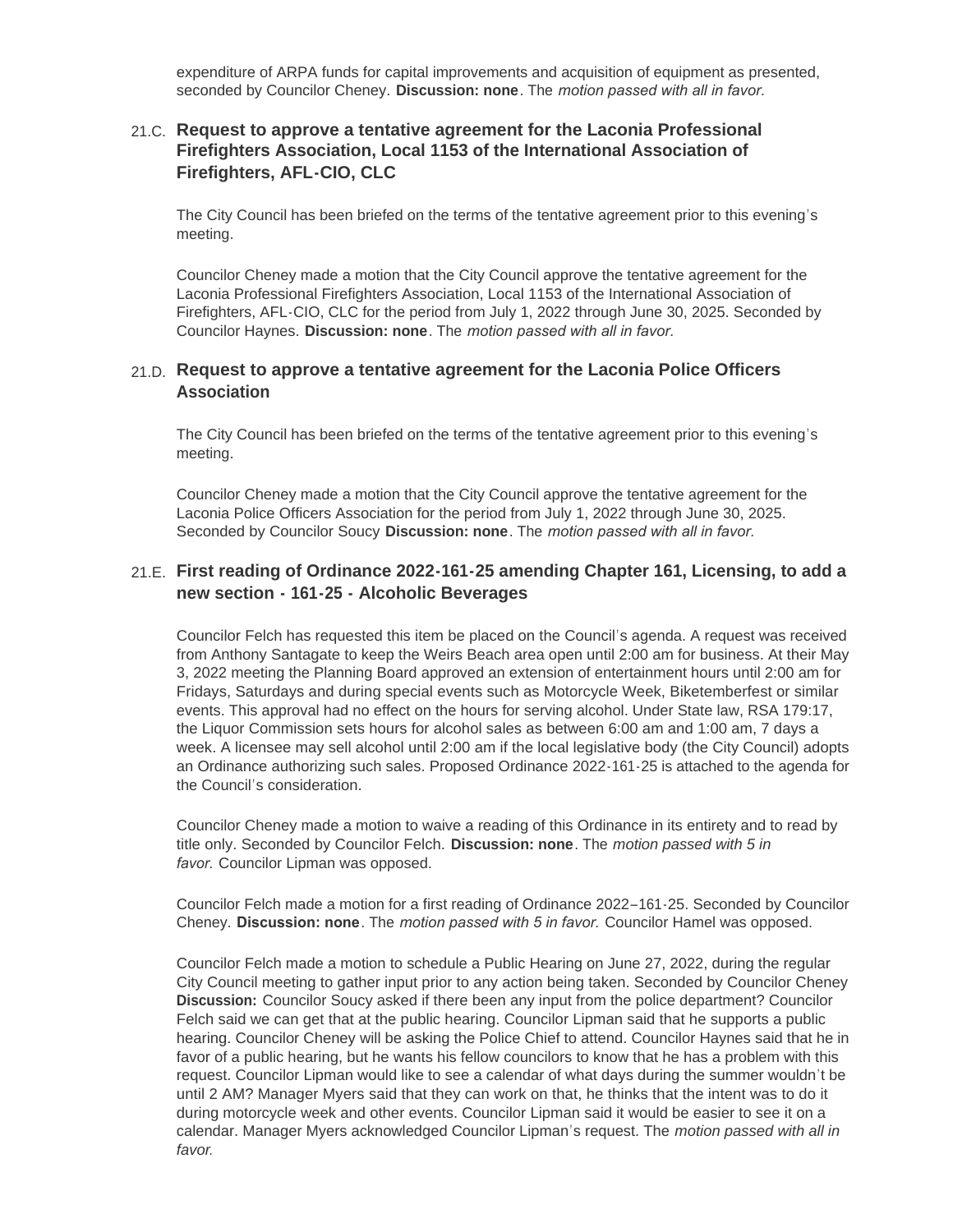# **Request to de-designate a portion of the Scenic Byway Route in the City of**  21.F. **Laconia**

Kevin O'Leary, is the owner of the Craft Beer Exchange, Home of the Witches Brew Pub located at 59 Doe Avenue in Weirs Beach. Mr. Leary was notified by the NHDOT Bureau of Traffic that his offpremises sign for his business is located on a Scenic & Cultural Byway, which is in violation of RSA 238:24.

As a portion of the Lakes Region Tour Scenic Byway route is in the City of Laconia, the City may request that a portion of the Scenic Byway Route that lies within Laconia be formally dedesignated per the NH Scenic Byways Rules of Procedure. This would eliminate the issue of an off-premises sign being in violation of the Scenic Byway Sign Statutes.

A formal letter of request sent to the state for de-designation is required to begin the process.

Please refer to the agenda to see two attached maps; one shows the current location of the Scenic Byway as it relates to Laconia, and the other with the yellow highlighted area shows the area that is proposed to be de-designated.

**Discussion:** Councilor Lipman would like to see some information from the Chamber of Commerce.

Councilor Lipman made a motion to table this item. Seconded by Councilor Felch. *The item was tabled with all in favor.* 

## **UNFINISHED BUSINESS** 22.

## **Second reading - Petition to layout a Class V Highway - Cottonwood Avenue cul de**  22.A. **sac**

The City received a request to layout a Class V Highway at the end of Cottonwood Avenue. At their May 11, 2022 meeting the City Council approved a first reading of the Petition to Layout a Class V Highway – Cottonwood Avenue cul de sac and scheduled a public hearing which was held earlier this evening. There was a site visit on Cottonwood Avenue at 6:00 pm preceding this meeting. Notices of the Public Hearing and site visit were mailed on May 3, 2022 to owners of the property over which the cul de sac runs, as well as all other property owners on Cottonwood Avenue. Attached is the Petition to Layout a Class V Highway. Also attached is Taylor Community's Memorandum of Points and Authorities in opposition to the Petition and their Answer and Objection to the Petition.

Councilor Soucy made a motion to table, seconded by Councilor Haynes. *The item was tabled with all in favor.*

## **Ordinance 2022-194-16, 24 - Proposal to increase solid waste fees** 22.B.

The cost of transporting and disposing of solid waste is increasing. Landfill/incinerator space is a commodity and tipping fees for 2023 are increasing by over \$7 per ton. Additionally, hauling fees are increasing due to inflation and the cost of fuel. The disposal costs for household trash in 2023 will be at least \$101/ton. The current fee for household type trash is \$94/ton. Thus, in 2023 the City will be in arrears by at least \$7 for every ton brought by a paying customer to the Transfer Station. The cost of disposing of construction and demolition debris, tires, white goods and electronics is also increasing. The current fees and the proposed increases would take effect on July 1, 2022. The household trash fee increases will not affect any customer who brings in 100 lbs or less of household trash as their fee will remain \$5. The proposed fee increase impacts those customers who bring in over 100 lbs of trash. At the City Council meeting on May 23, 2022 the Council approved the first reading of Ordinance 2022-194-16, 24 and scheduled a Public Hearing for June 13, 2022.